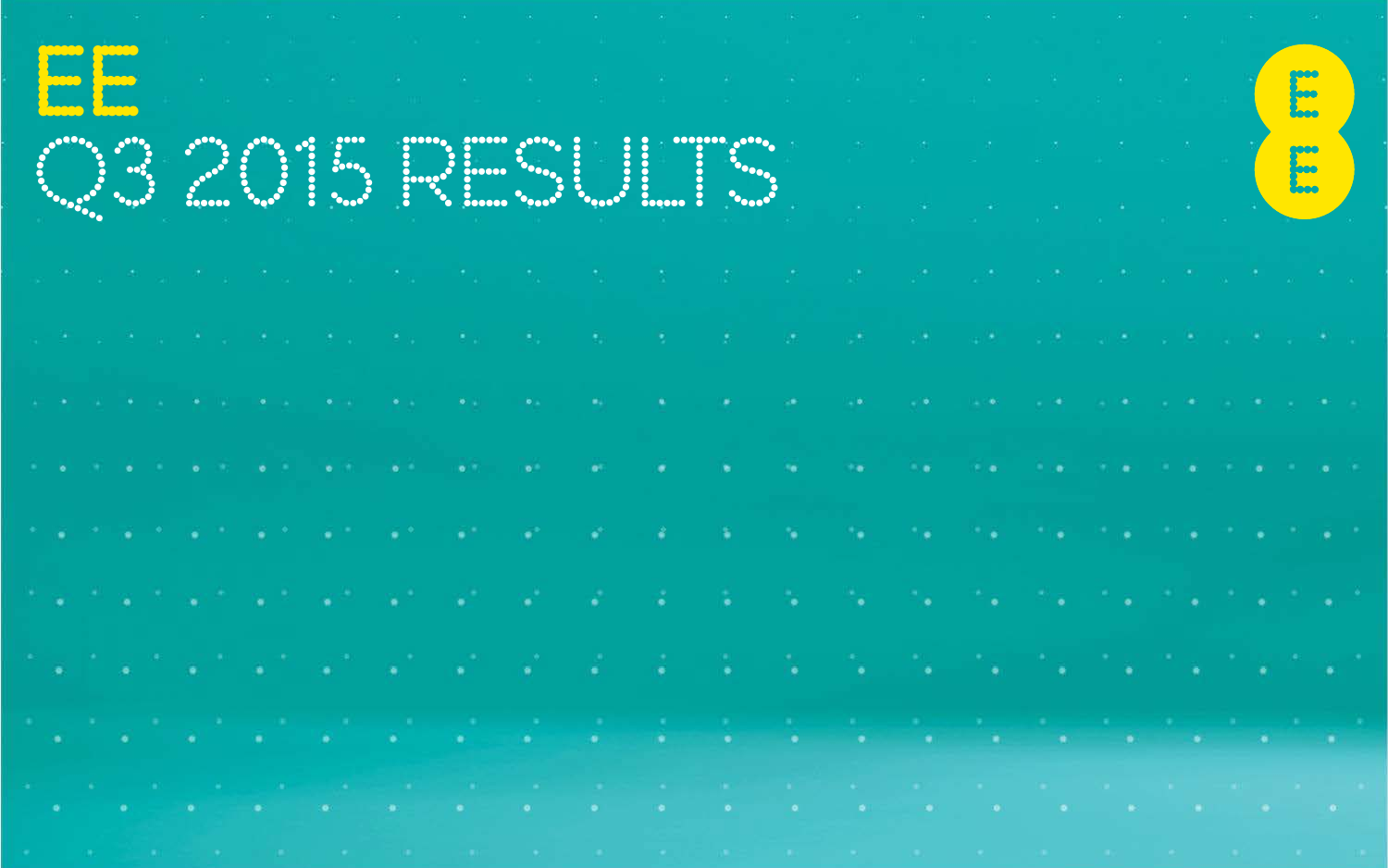## **Strong commercial momentum; underlying revenue growth; 4G base doubles in 12 months**

## **Network leadership continues to drive postpaid growth**

- –Strong postpaid net adds of 190k including M2M, 147k excluding M2M
- –4G base up 1.7m to reach 12.6m
- –4G rolled out to 93% of the population
- –Network leadership extended against other operators across all key metrics according to Rootmetrics H1/15 report

## **Underlying operating revenue growth and low churn**

–Q3 operating revenue +1.2% yoy excluding regulatory impact; -0.6% including regulatory impact –Service improvements continue to drive loyalty and support postpaid churn at 1.1%

#### **Continued investment in growth drives momentum**

–B2B base up 7% as businesses increasingly value the benefits of 4G –M2M base up 12% yoy; Royal Mail Group announced as first major customer on 4G M2M platform –Fixed Broadband base up 17% yoy, helping to drive revenue growth of 12% yoy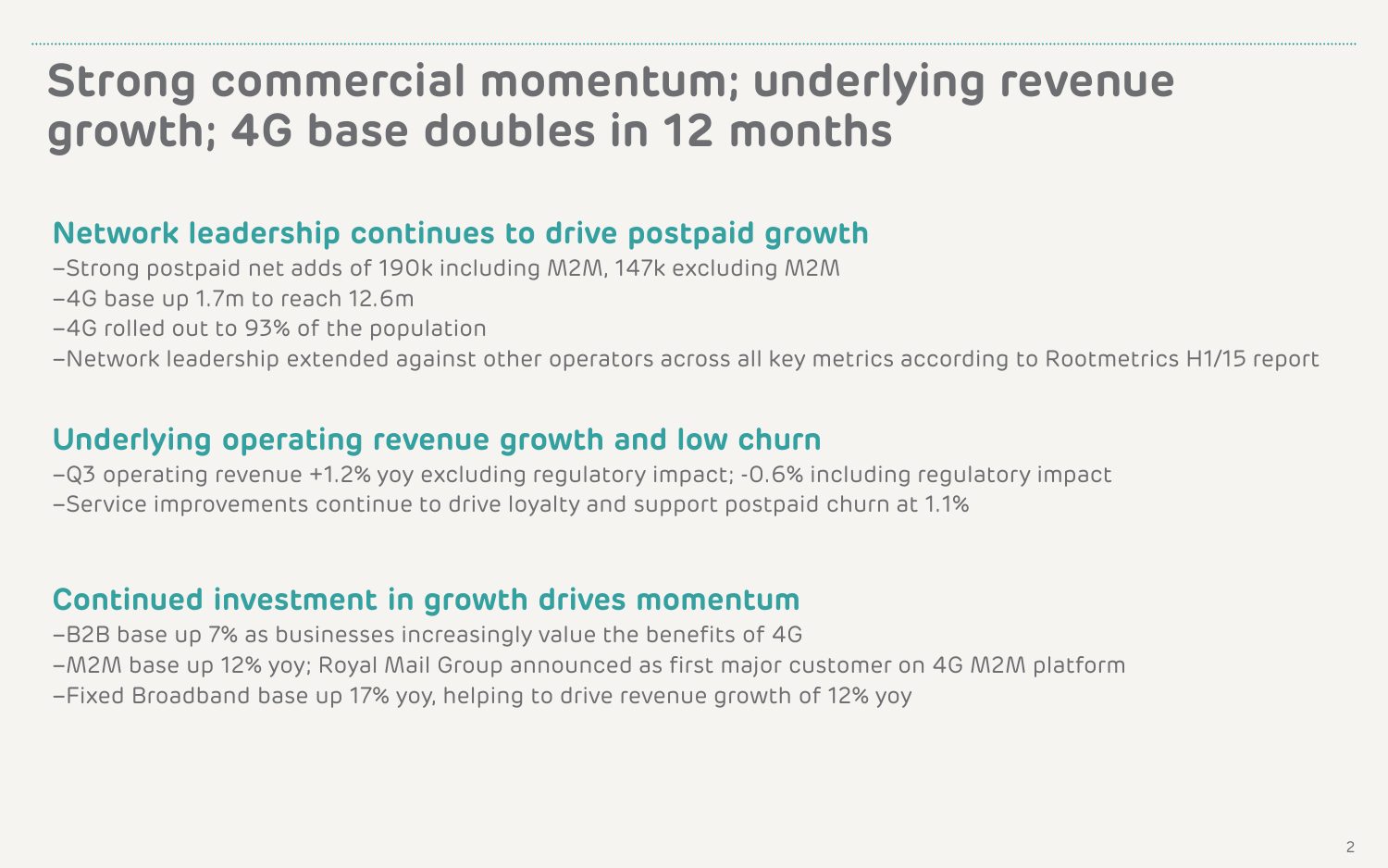## **Our customers: broad portfolio, more innovation**

## **Q3 operating revenue +1.2% ex. regulation, £m Continued postpaid growth**



## **Strong Q3/15 yoy base growth across the wider portfolio**





#### **Insights**

- –Underlying revenue growth of 1.2% yoy excluding regulation, with postpaid and fixed & wholesale growth offsetting prepaid decline. Fixed revenues up 12% yoy
- –High rates of base growth across broad portfolio of services
- –Total postpaid net adds 190k (inc M2M), 147k (exc M2M)
- –Resilient customer retention; churn 1.1%

## **Initiatives**

- –Strong uptake of voice over WiFi, over 1.7m activated users
- –Extensive, ongoing VoLTE trials to ensure high quality service at commercial launch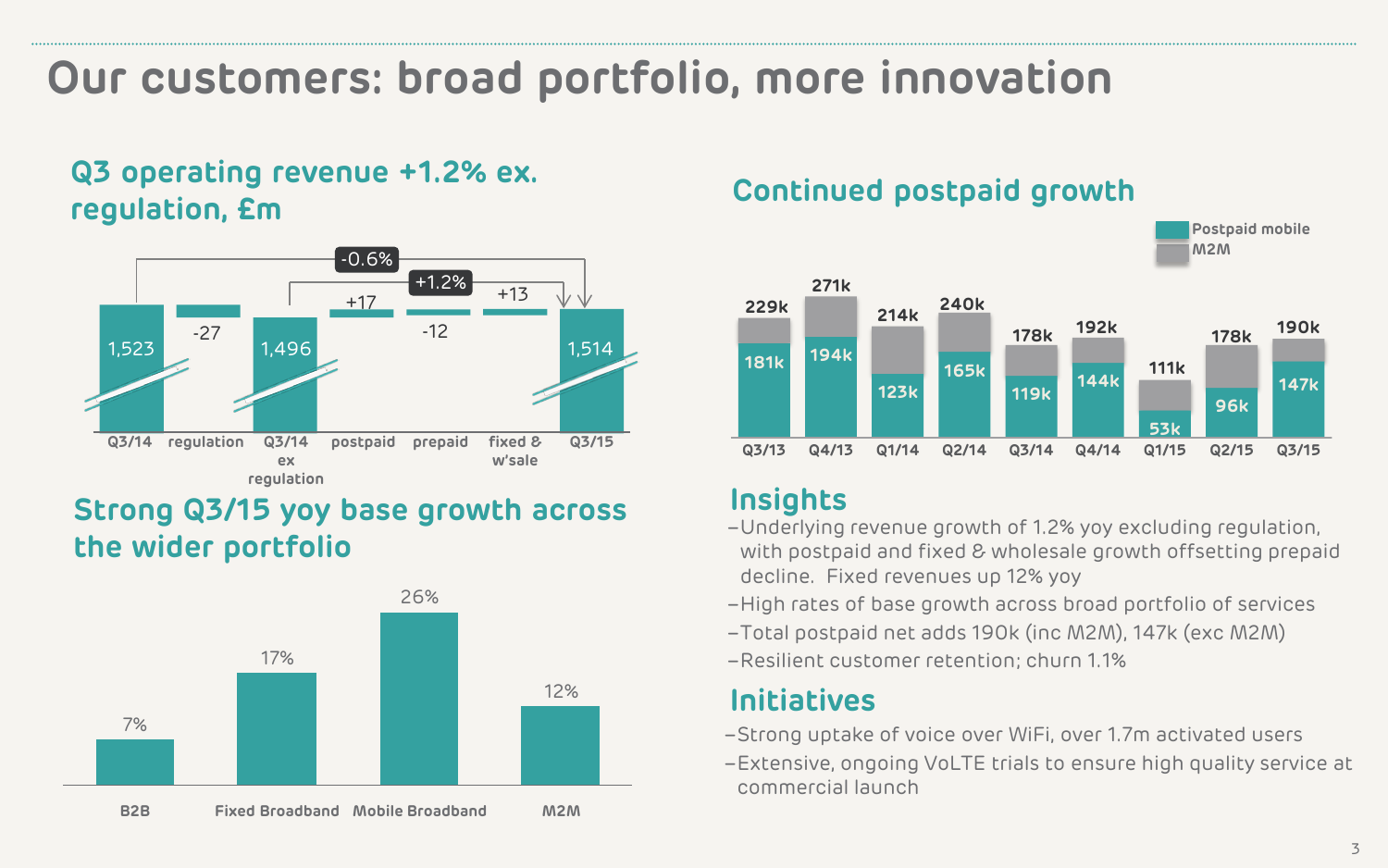## **Our company: Network leadership and service focus**

### **Extended Rootmetrics lead in all categories, H1/15 v H2/14**



## **4G population coverage superiority Insights**



## **Customer service; increased calls handled onshore; greater self-service**



- 4G Double speed 4G –Latest UK wide RootMetrics report shows EE extending its lead over competitors across all metrics
	- –Significant 4G coverage advantage; only operator to offer double speed 4G
	- –Major progress in customer service and issue resolution; eg more calls handled in the UK and increased self-service **Initiatives**
	- –500 new roles in Fixed Broadband customer service to be created to replicate Mobile service improvements
	- –Commenced Retail store upgrade to speed service and improve interaction